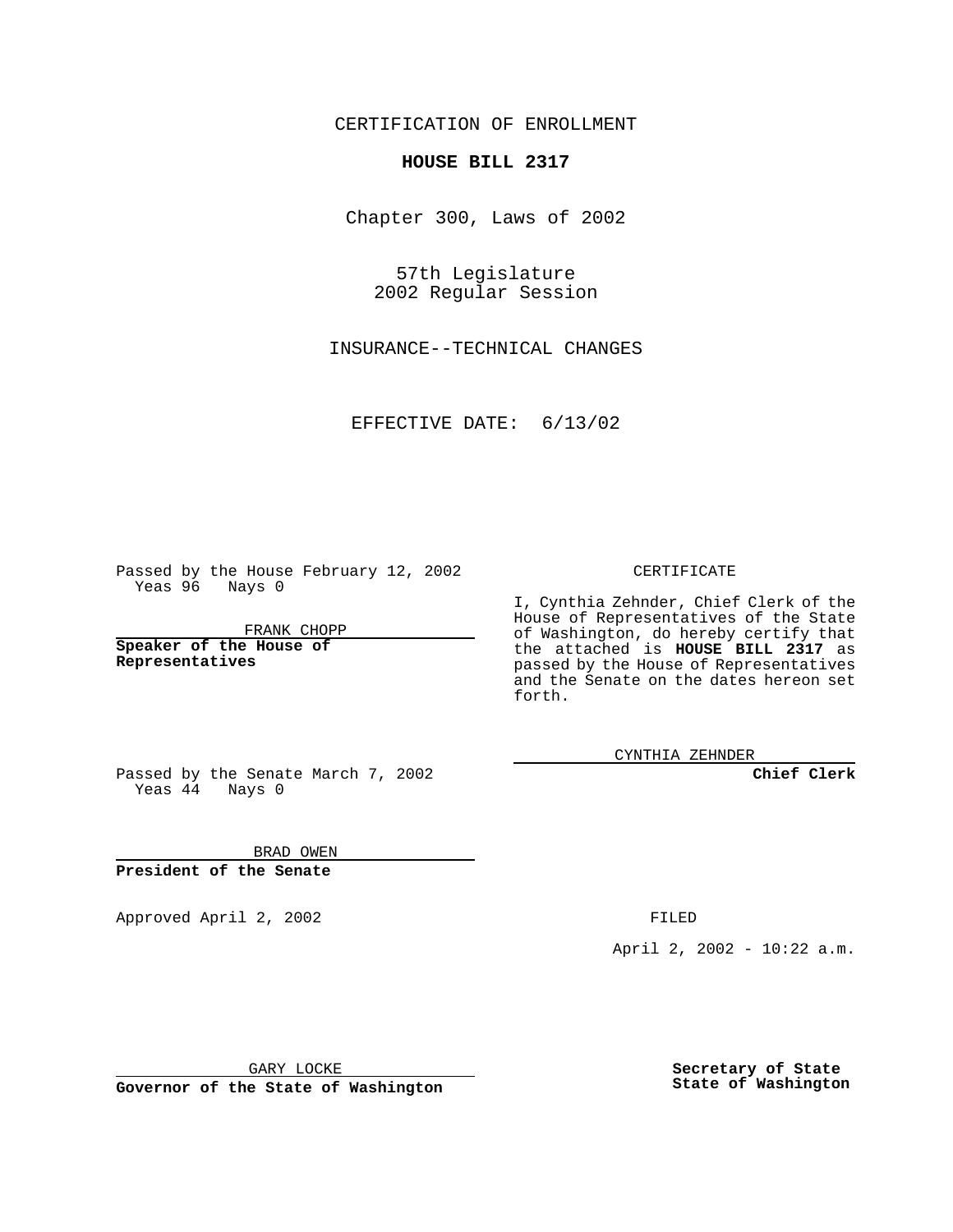## **HOUSE BILL 2317** \_\_\_\_\_\_\_\_\_\_\_\_\_\_\_\_\_\_\_\_\_\_\_\_\_\_\_\_\_\_\_\_\_\_\_\_\_\_\_\_\_\_\_\_\_\_\_

\_\_\_\_\_\_\_\_\_\_\_\_\_\_\_\_\_\_\_\_\_\_\_\_\_\_\_\_\_\_\_\_\_\_\_\_\_\_\_\_\_\_\_\_\_\_\_

Passed Legislature - 2002 Regular Session

**State of Washington 57th Legislature 2002 Regular Session**

**By** Representatives Cooper and Benson; by request of Insurance Commissioner

Read first time 01/14/2002. Referred to Committee on Financial Institutions & Insurance.

1 AN ACT Relating to technical changes to Title 48 RCW; amending RCW 2 48.87.020, 48.87.040, 48.66.130, 48.07.040, and 48.43.055; and adding 3 a new section to chapter 48.66 RCW.

4 BE IT ENACTED BY THE LEGISLATURE OF THE STATE OF WASHINGTON:

5 **Sec. 1.** RCW 48.87.020 and 1993 c 112 s 2 are each amended to read 6 as follows:

7 Unless the context clearly requires otherwise, the definitions in 8 this section apply throughout this chapter.

9 (1) "Association" means the joint underwriting association 10 established under this chapter.

 (2) "Midwifery and birth center malpractice insurance" means insurance coverage against the legal liability of the insured and against loss damage or expense incident to a claim arising out of the death or injury of a person as a result of negligence or malpractice in rendering professional service by a licensee.

16 (3) "Licensee" means a person or facility licensed to provide 17 midwifery services under chapter  $18.50$ ,  $(18.88)$ )  $18.79$ , or 18.46 RCW.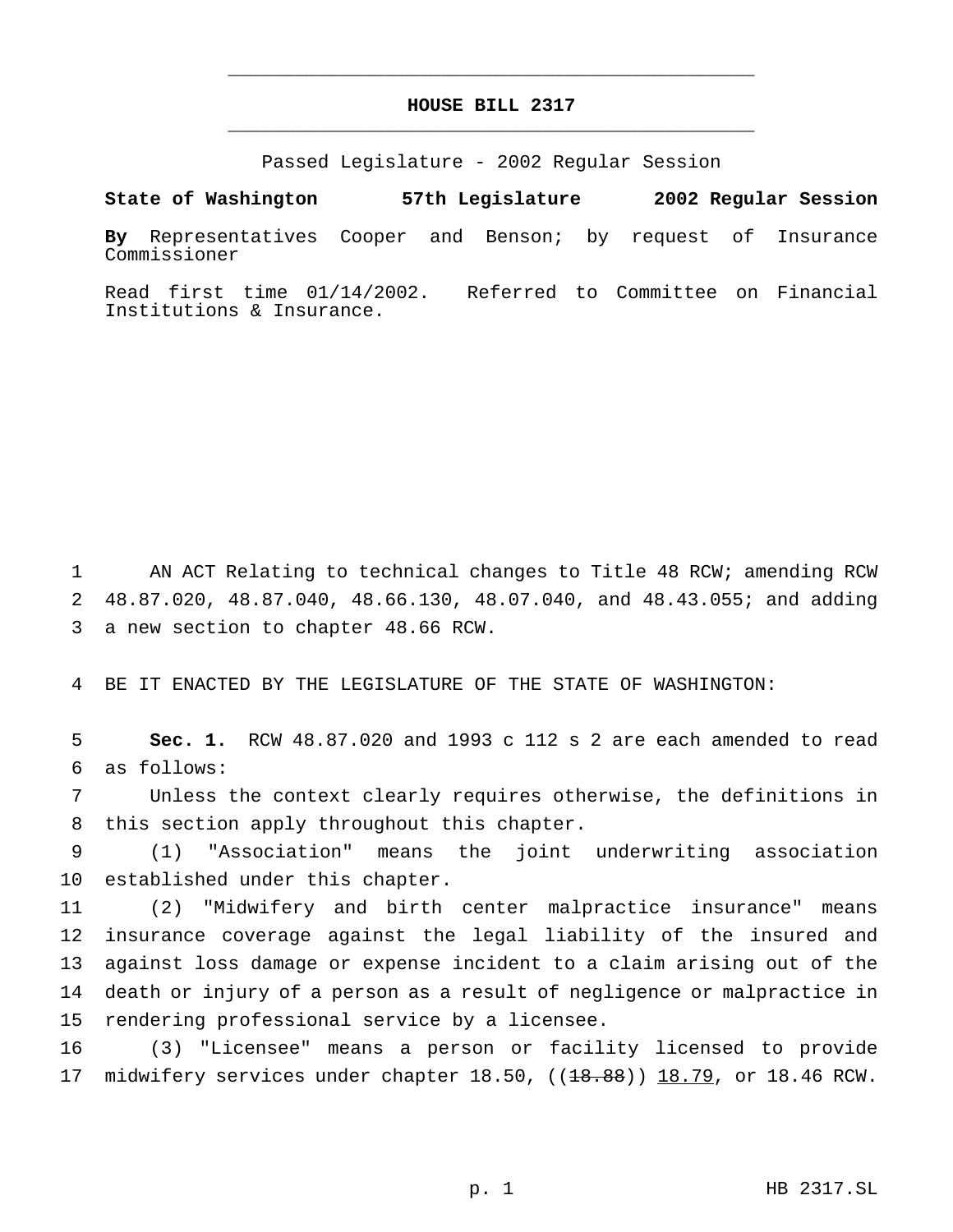**Sec. 2.** RCW 48.87.040 and 1993 c 112 s 4 are each amended to read as follows:

 The association shall be comprised of all insurers possessing a certificate of authority to write and engaged in writing medical malpractice insurance within this state and general casualty companies. Every insurer shall be a member of the association and shall remain a member as a condition of its authority to continue to transact business in this state. Only licensed midwives under chapter 18.50 RCW, 9 certified nurse midwives licensed under chapter ((18.88)) 18.79 RCW, or birth centers licensed under chapter 18.46 RCW may participate in the joint underwriting authority.

 **Sec. 3.** RCW 48.66.130 and 1995 c 85 s 2 are each amended to read as follows:

 (1) On or after January 1, 1996, and notwithstanding any other provision of Title 48 RCW, a medicare supplement policy or certificate shall not exclude or limit benefits for losses incurred more than three months from the effective date of coverage because it involved a preexisting condition.

 (2) On or after January 1, 1996, a medicare supplement policy or certificate shall not define a preexisting condition more restrictively than as a condition for which medical advice was given or treatment was recommended by or received from a physician, or other health care provider acting within the scope of his or her license, within three months before the effective date of coverage.

 (3) If a medicare supplement insurance policy or certificate contains any limitations with respect to preexisting conditions, such limitations must appear as a separate paragraph of the policy or certificate and be labeled as "Preexisting Condition Limitations."

 (4) No exclusion or limitation of preexisting conditions may be applied to policies or certificates replaced in accordance with the provisions of RCW 48.66.045 if the policy or certificate replaced had 32 been in effect for at least three months.

 NEW SECTION. **Sec. 4.** A new section is added to chapter 48.66 RCW to read as follows:

 (1) Under this section, persons eligible for a medicare supplement policy or certificate are those individuals described in subsection (3) of this section who, subject to subsection (3)(b)(ii) of this section,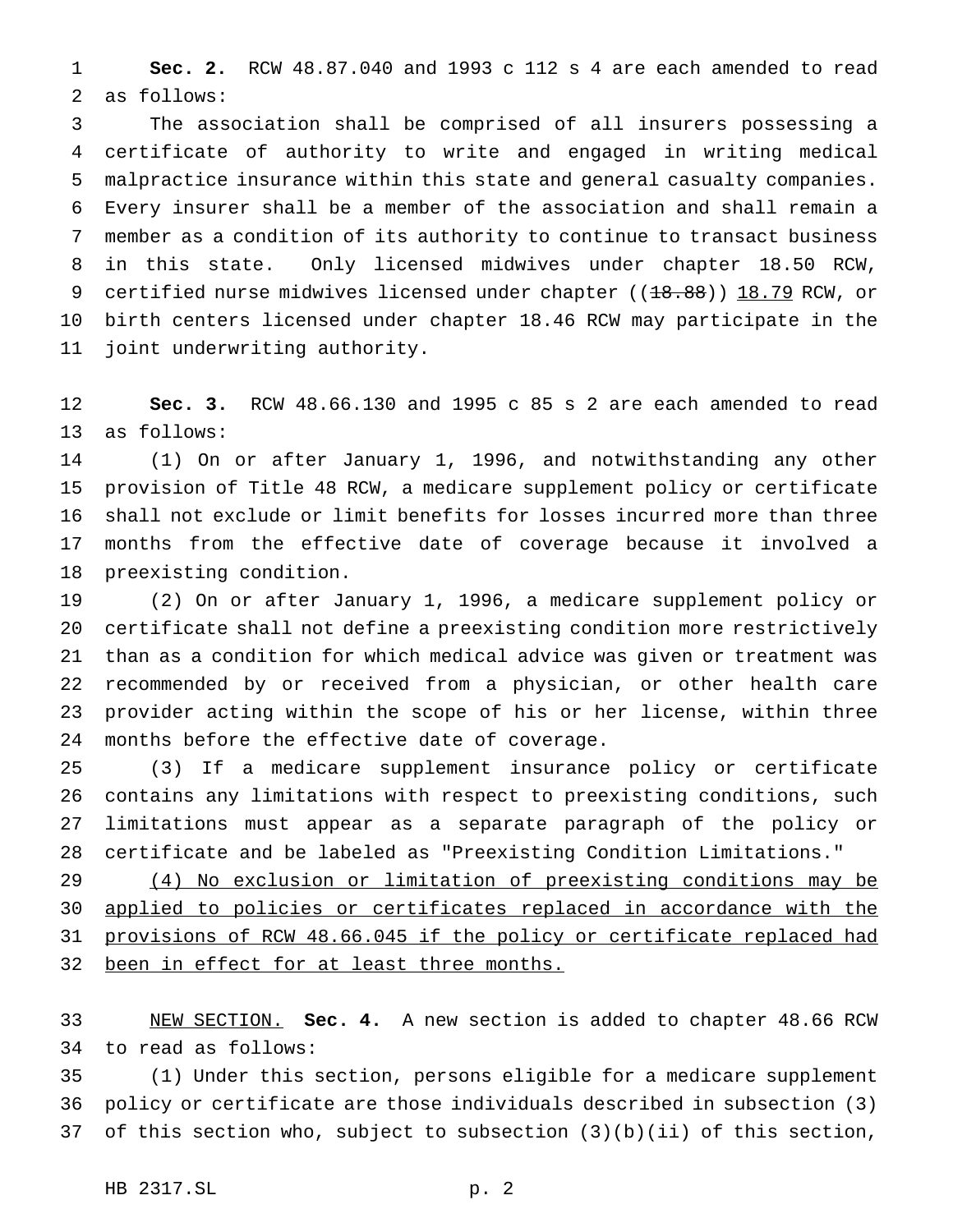apply to enroll under the policy not later than sixty-three days after the date of the termination of enrollment described in subsection (3) of this section, and who submit evidence of the date of termination or disenrollment with the application for a medicare supplement policy.

 (2) With respect to eligible persons, an issuer may not deny or condition the issuance or effectiveness of a medicare supplement policy described in subsection (4) of this section that is offered and is available for issuance to new enrollees by the issuer, shall not discriminate in the pricing of such a medicare supplement policy because of health status, claims experience, receipt of health care, or medical condition, and shall not impose an exclusion of benefits based on a preexisting condition under such a medicare supplement policy.

 (3) "Eligible persons" means an individual that meets the 14 requirements of  $(a)$ ,  $(b)$ ,  $(c)$ ,  $(d)$ ,  $(e)$ , or  $(f)$  of this subsection, as follows:

 (a) The individual is enrolled under an employee welfare benefit plan that provides health benefits that supplement the benefits under medicare; and the plan terminates, or the plan ceases to provide all such supplemental health benefits to the individual;

 (b)(i) The individual is enrolled with a medicare+choice organization under a medicare+choice plan under part C of medicare, and any of the following circumstances apply, or the individual is sixty- five years of age or older and is enrolled with a program of all inclusive care for the elderly (PACE) provider under section 1894 of the social security act, and there are circumstances similar to those described in this subsection (3)(b) that would permit discontinuance of the individual's enrollment with the provider if the individual were enrolled in a medicare+choice plan:

 (A) The certification of the organization or plan under this subsection (3)(b) has been terminated, or the organization or plan has notified the individual of an impending termination of such a certification;

 (B) The organization has terminated or otherwise discontinued providing the plan in the area in which the individual resides, or has notified the individual of an impending termination or discontinuance of such a plan;

 (C) The individual is no longer eligible to elect the plan because of a change in the individual's place of residence or other change in circumstances specified by the secretary of the United States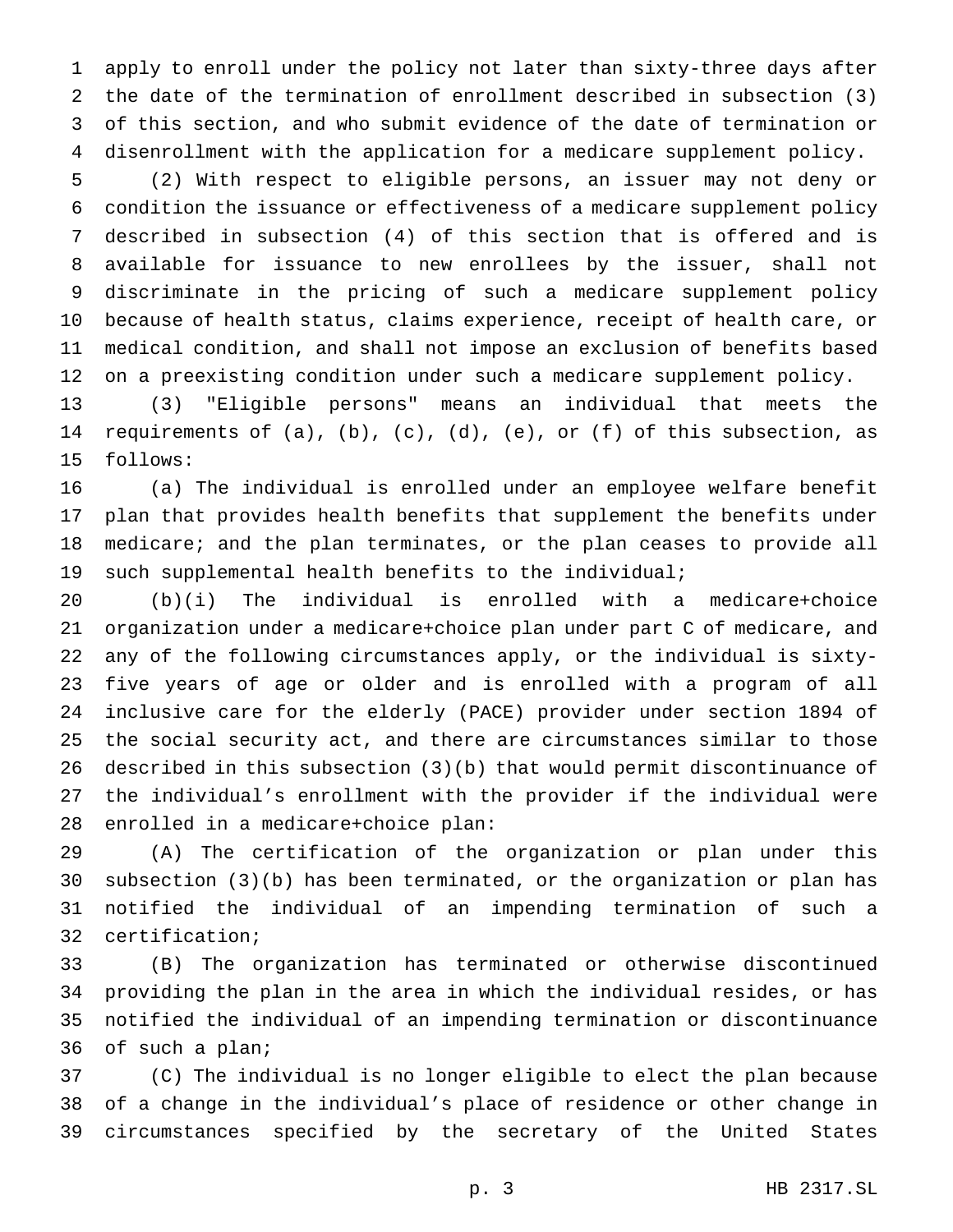department of health and human services, but not including termination of the individual's enrollment on the basis described in section 1851(g)(3)(B) of the federal social security act (where the individual has not paid premiums on a timely basis or has engaged in disruptive behavior as specified in standards under section 1856 of the federal social security act), or the plan is terminated for all individuals within a residence area;

 (D) The individual demonstrates, in accordance with guidelines established by the secretary of the United States department of health and human services, that:

 (I) The organization offering the plan substantially violated a material provision of the organization's contract under this part in relation to the individual, including the failure to provide an enrollee on a timely basis medically necessary care for which benefits are available under the plan or the failure to provide such covered care in accordance with applicable quality standards; or

 (II) The organization, an agent, or other entity acting on the organization's behalf materially misrepresented the plan's provisions in marketing the plan to the individual; or

 (E) The individual meets other exceptional conditions as the secretary of the United States department of health and human services may provide.

 (ii)(A) An individual described in (b)(i) of this subsection may elect to apply (a) of this subsection by substituting, for the date of termination of enrollment, the date on which the individual was notified by the medicare+choice organization of the impending termination or discontinuance of the medicare+choice plan it offers in the area in which the individual resides, but only if the individual disenrolls from the plan as a result of such notification.

 (B) In the case of an individual making the election under (b)(ii)(A) of this subsection, the issuer involved shall accept the application of the individual submitted before the date of termination of enrollment, but the coverage under subsection (1) of this section shall only become effective upon termination of coverage under the medicare+choice plan involved;

(c)(i) The individual is enrolled with:

 (A) An eligible organization under a contract under section 1876 (medicare risk or cost);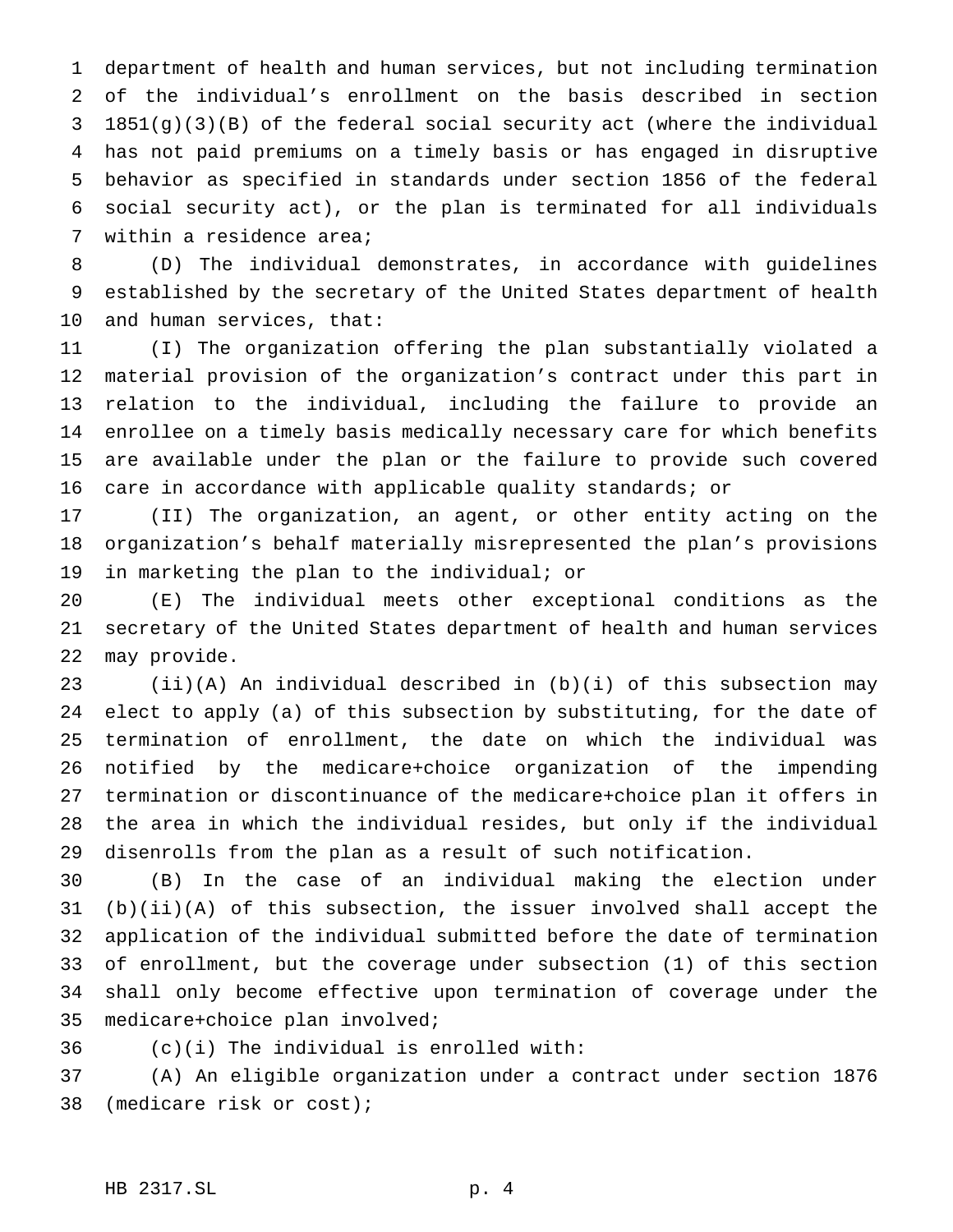(B) A similar organization operating under demonstration project authority, effective for periods before April 1, 1999;

 (C) An organization under an agreement under section 1833(a)(1)(A) (health care prepayment plan); or

(D) An organization under a medicare select policy; and

 (ii) The enrollment ceases under the same circumstances that would permit discontinuance of an individual's election of coverage under (b)(i) of this subsection;

 (d) The individual is enrolled under a medicare supplement policy and the enrollment ceases because:

 (i)(A) Of the insolvency of the issuer or bankruptcy of the nonissuer organization; or

 (B) Of other involuntary termination of coverage or enrollment under the policy;

 (ii) The issuer of the policy substantially violated a material provision of the policy; or

 (iii) The issuer, an agent, or other entity acting on the issuer's behalf materially misrepresented the policy's provisions in marketing the policy to the individual;

 (e)(i) The individual was enrolled under a medicare supplement policy and terminates enrollment and subsequently enrolls, for the first time, with any medicare+choice organization under a medicare+choice plan under part C of medicare, any eligible organization under a contract under section 1876 (medicare risk or cost), any similar organization operating under demonstration project authority, any PACE program under section 1894 of the social security act, an organization under an agreement under section 1833(a)(1)(A) (health care prepayment plan), or a medicare select policy; and

 (ii) The subsequent enrollment under (e)(i) of this subsection is terminated by the enrollee during any period within the first twelve months of such subsequent enrollment (during which the enrollee is permitted to terminate such subsequent enrollment under section 1851(e) of the federal social security act); or

 (f) The individual, upon first becoming eligible for benefits under part A of medicare at age sixty-five, enrolls in a medicare+choice plan under part C of medicare, or in a PACE program under section 1894, and disenrolls from the plan or program by not later than twelve months after the effective date of enrollment.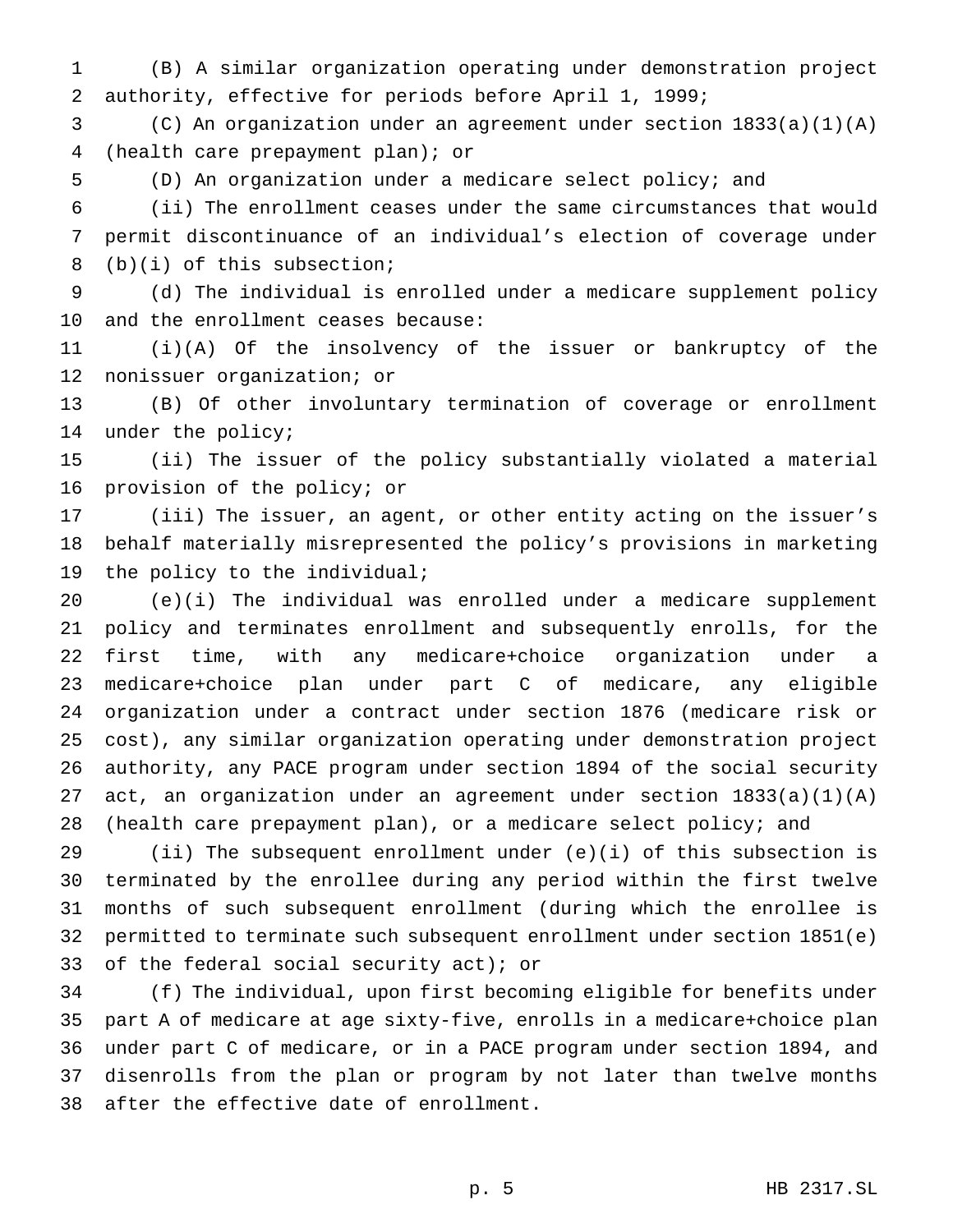(4) An eligible person under subsection (3) of this section is entitled to a medicare supplement policy as follows:

 (a) A person eligible under subsection (3)(a), (b), (c), and (d) of this section is entitled to a medicare supplement policy that has a benefit package classified as plan A through G offered by any issuer;

 (b) A person eligible under subsection (3)(e) of this section is entitled to the same medicare supplement policy in which the individual was most recently previously enrolled, if available from the same issuer, or, if not so available, a policy described in (a) of this subsection; and

 (c) A person eligible under subsection (3)(f) of this section is entitled to any medicare supplement policy offered by any issuer.

 (5)(a) At the time of an event described in subsection (3) of this section, and because of which an individual loses coverage or benefits due to the termination of a contract, agreement, policy, or plan, the organization that terminates the contract or agreement, the issuer terminating the policy, or the administrator of the plan being terminated, respectively, must notify the individual of his or her rights under this section, and of the obligations of issuers of medicare supplement policies under subsection (1) of this section. The notice must be communicated contemporaneously with the notification of termination.

 (b) At the time of an event described in subsection (3) of this section, and because of which an individual ceases enrollment under a contract, agreement, policy, or plan, the organization that offers the contract or agreement, regardless of the basis for the cessation of enrollment, the issuer offering the policy, or the administrator of the plan, respectively, must notify the individual of his or her rights under this section, and of the obligations of issuers of medicare supplement policies under subsection (1) of this section. The notice must be communicated within ten working days of the issuer receiving notification of disenrollment.

 **Sec. 5.** RCW 48.07.040 and 1985 c 364 s 2 are each amended to read as follows:

 Each incorporated domestic insurer shall((, in the month of 36 January, February, March, or April,)) hold ((the)) an annual meeting of 37 its shareholders or members at such time and place as may be stated in 38 or fixed in accordance with its bylaws for the purpose of receiving